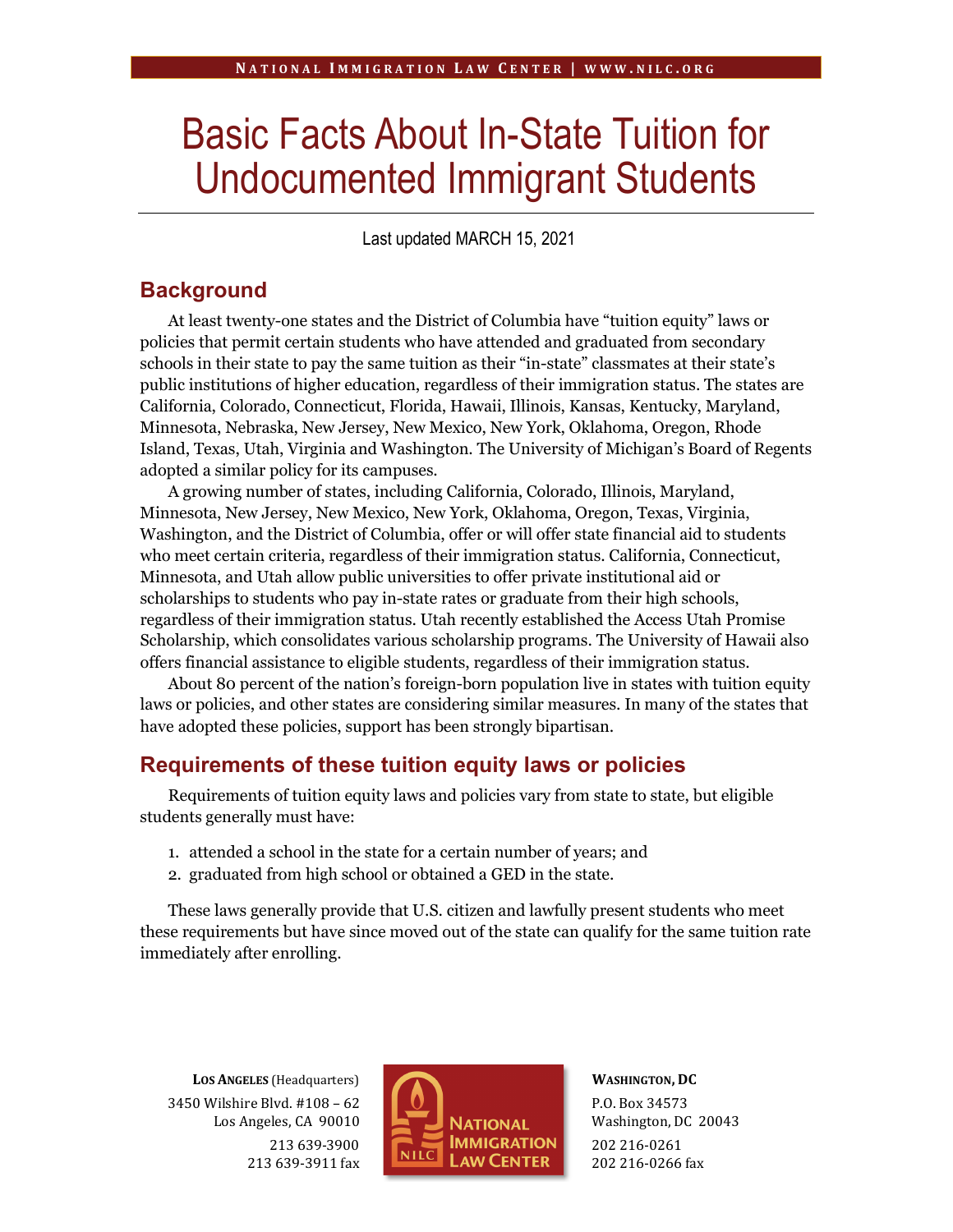#### **Intent and impact of these laws**

These policies are intended primarily to help young people who were brought to the U.S. by their parents and have worked hard in school with the hope of going to college but then discover that they face insurmountable obstacles. Currently, public colleges and universities are inconsistent in their treatment of such students. A few schools deny them admission. If they are admitted, undocumented students in many states are charged out-of-state tuition, which is several times the in-state tuition rate. They are not eligible for federal financial aid, and the average income of their parents is low. Even those who are eligible for in-state tuition almost always need to work full-time throughout their college careers and may need to skip quarters or semesters due to these financial constraints.

Experience in the states that have adopted tuition equity laws or policies suggests that such policies help U.S. citizens and immigrants of all statuses, by reducing the high school drop-out rates, increasing the number of graduates who pursue a college degree, raising student incomes and tax contributions, and yielding an array of other economic and social benefits.[1](#page-1-0)

#### **Fairness to immigrant youth**

The students who benefit from these policies tend to be goal-oriented, with high academic standing. Many do not realize until they are in the process of applying to college that their immigration status will affect their ability to pursue higher education. High school counselors have testified about the terrible task of breaking the news to such students that the dreams for which they have worked so hard cannot come true. Many parents are concerned that if their sons and daughters are unable to advance, their discouragement could lead to behavioral and psychological problems, including severe depression.

#### **Benefits to the state**

According to experts in the states that have adopted tuition equity laws or policies, the cost of implementing them has been negligible. In-state tuition is not the same as free tuition. It is a discount, but in fact the money paid by these students often increases school revenues because it represents income that the institutions would not otherwise receive.

The bottom line is that our economic future depends on educating all young people. Young immigrants are key to addressing the serious demographic challenges that we face. As baby boomers age, the number of retirees in the U.S. will swell. People who attend college and obtain a professional job will increase their earnings and tax contributions and can help attract employers to the state who are seeking well-educated workers.

#### **Why these students are undocumented**

Some people ask why the students affected do not apply for a "green card" to legalize their status. The answer is that most of them would love to apply, but many cannot because they don't qualify under the current restrictive immigration laws. Some who have been able to apply must wait many years before they can apply to adjust to lawful permanent residence.

<span id="page-1-0"></span><sup>&</sup>lt;sup>1</sup> See resources available from [www.nilc.org/toolkit-access-to-postsecondary-education-2/,](http://www.nilc.org/toolkit-access-to-postsecondary-education-2/) "Social & Economic Impact of Improving Access to Higher Education for Immigrant Students" (in NILC's online "Toolkit: Access to Postsecondary Education").